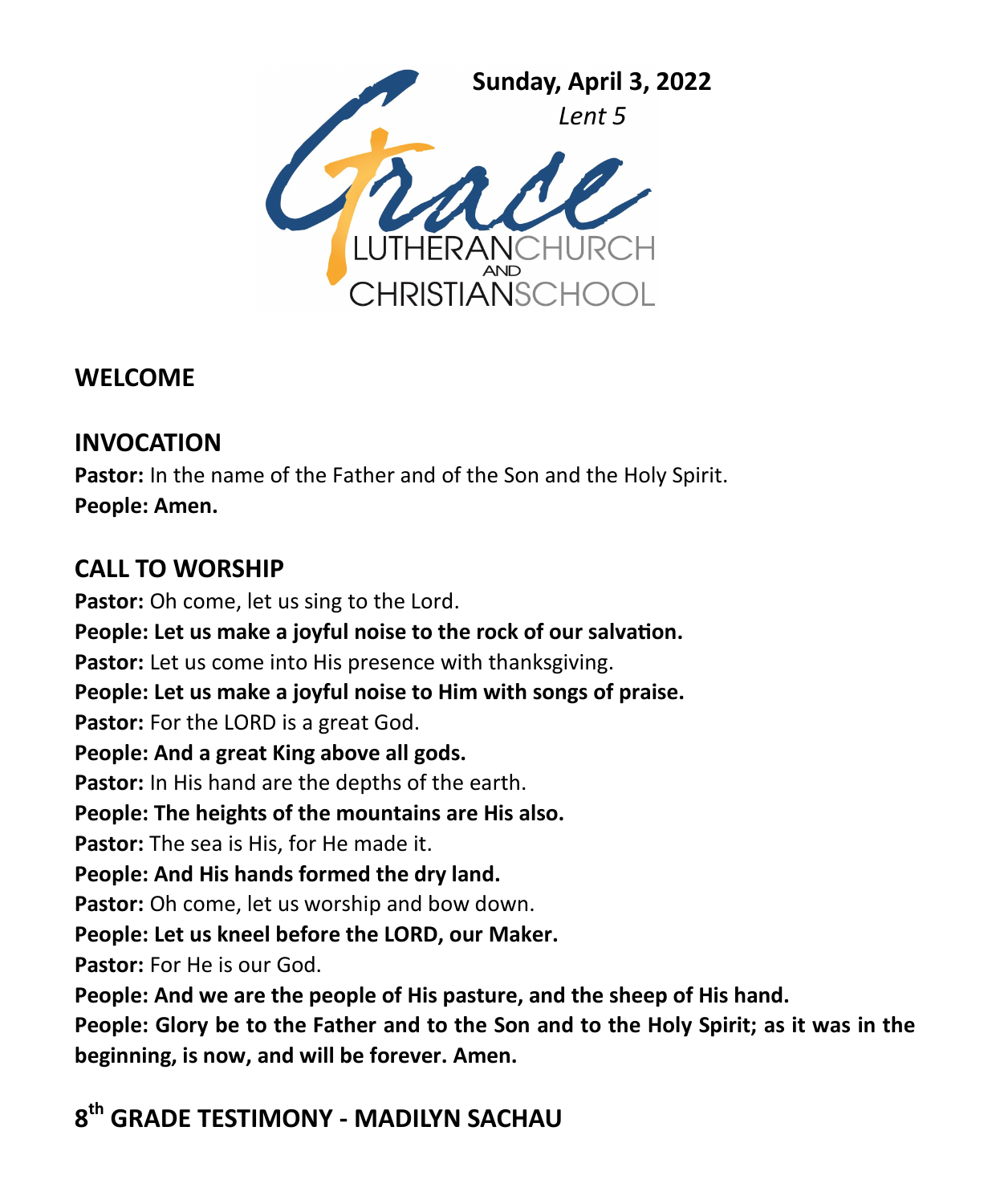# *WHEN I SURVEY THE WONDROUS CROSS*

When I survey the wondrous cross On which the Prince of glory died, My richest gain I count but loss, And pour contempt on all my pride.

Forbid it, Lord, that I should boast, Save in the death of Christ, my God; All the vain things that charm me most, I sacrifice them to His blood.

See, from His head, His hands, His feet, Sorrow and love flow mingled down; Did e'er such love and sorrow meet, Or thorns compose so rich a crown?

Were the whole realm of nature mine, That were a present far too small; Love so amazing, so divine, Demands my soul, my life, my all.

# **SCRIPTURE READING Luke 19:1-10**

<sup>1</sup>He entered Jericho and was passing through.  ${}^{2}$ And behold, there was a man named Zacchaeus. He was a chief tax collector and was rich. <sup>3</sup>And he was seeking to see who Jesus was, but on account of the crowd he could not, because he was small in stature. <sup>4</sup>So he ran on ahead and climbed up into a sycamore tree to see him, for he was about to pass that way. <sup>5</sup>And when Jesus came to the place, he looked up and said to him, "Zacchaeus, hurry and come down, for I must stay at your house today." <sup>6</sup>So he hurried and came down and received him joyfully. 7And when they saw it, they all grumbled, "He has gone in to be the guest of a man who is a sinner." <sup>8</sup>And Zacchaeus stood and said to the Lord, "Behold, Lord, the half of my goods I give to the poor. And if I have defrauded anyone of anything, I restore it fourfold." <sup>9</sup>And Jesus said to him, "Today salvation has come to this house, since he also is a son of Abraham.  $^{10}$  For the Son of Man came to seek and to save the lost."

**Pastor:** This is the Word of the Lord. **People: Thanks be to God.**

# **SERMON Pastor Aaron Smith**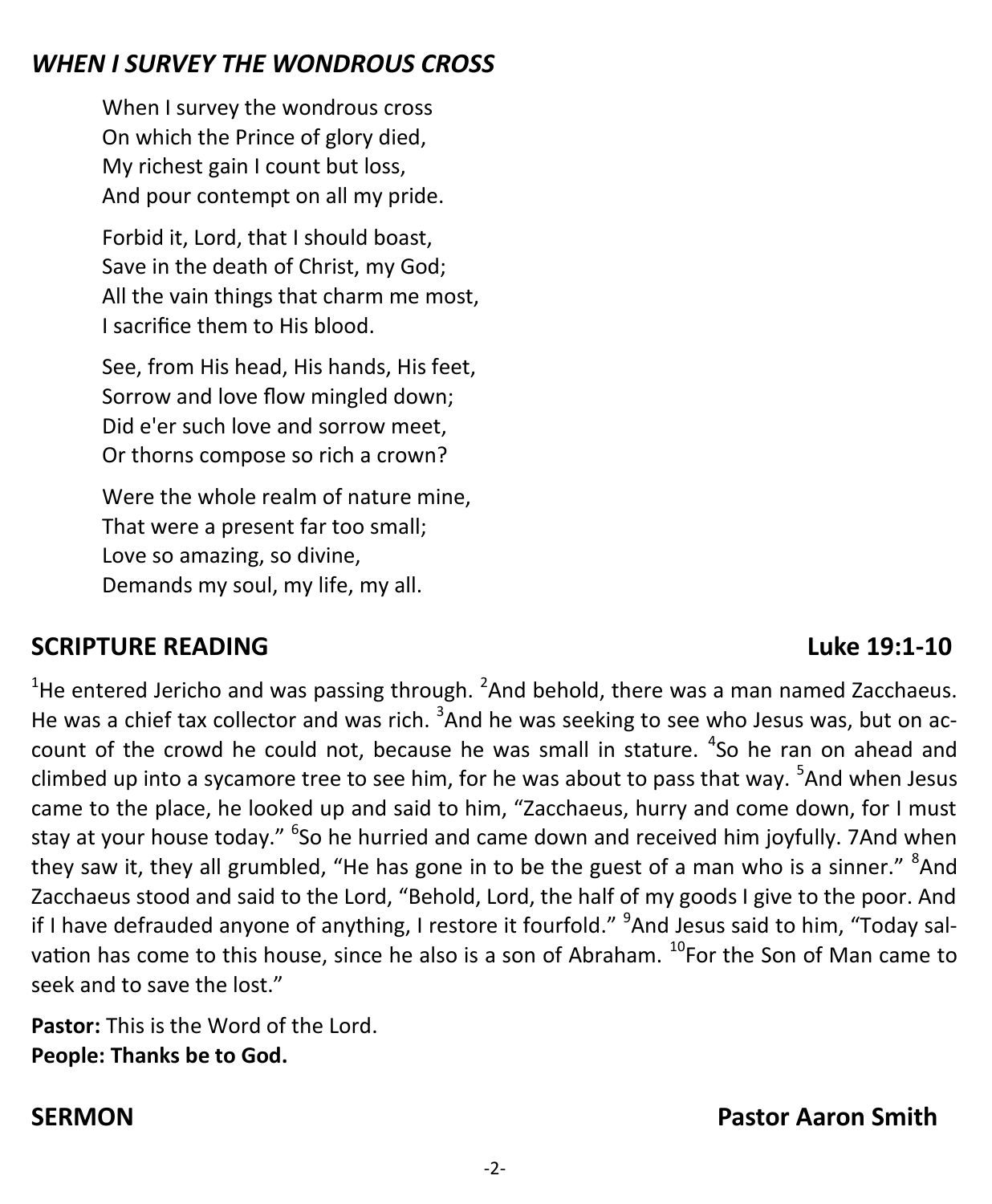## **CONFESSION OF SIN**

**Pastor:** If we say we have no sin, we deceive ourselves, and the truth is not in us**.**

### **People: But if we confess our sins, God, who is faithful and just, will forgive our sins and cleanse us from all unrighteousness.**

**Pastor:** Let us then confess our sins to God our Father.

**People: Most merciful God, we confess that we are by nature sinful and unclean. We have sinned against You in thought, word, and deed, by what we have done and by what we have left undone. We have not loved you with our whole heart; we have not loved our neighbors as ourselves. We justly deserve Your present and eternal punishment. For the sake of Your Son, Jesus Christ, have mercy on us. Forgive us, renew us, and lead us, so that we may delight in Your will and walk in Your ways to the glory of Your holy name. Amen.**

**Pastor:** Almighty God in His mercy has given His Son to die for you and for His sake forgives you all your sins. As a called and ordained servant of Christ, and by His authority, I therefore forgive you all your sins in the name of the Father and of the Son and of the Holy Spirit. Amen.

**People: Amen.**

## **CONFESSION OF FAITH Apostles' Creed**

**I believe in God, the Father Almighty, maker of heaven and earth. And in Jesus Christ, His Only Son, our Lord; who was conceived by the Holy Spirit born of the Virgin Mary; suffered under Pontius Pilate, was crucified, died and was buried; He descended into hell; the third day He rose again from the dead; He ascended into heaven and sits on the right hand of God the Father Almighty, from thence He shall come to judge the living, and the dead. I believe in the Holy Spirit; the holy Christian Church, the communion of saints; the forgiveness of sins; the resurrection of the body; and the life everlasting. Amen.**

## **COMMITMENT TO LOVE**

**Pastor:** Let us reaffirm our commitment to love one another, using Galatians 6.

**People: So then, as we have opportunity, let us do good to everyone, and especially to those who are of the household of faith.**

## **CONFESSION OF SACRAMENT**

**Pastor:** What is the Sacrament of the Altar?

**People: It is the true body and blood of our Lord Jesus Christ under the bread and wine, instituted by Christ Himself for us Christians to eat and to drink.**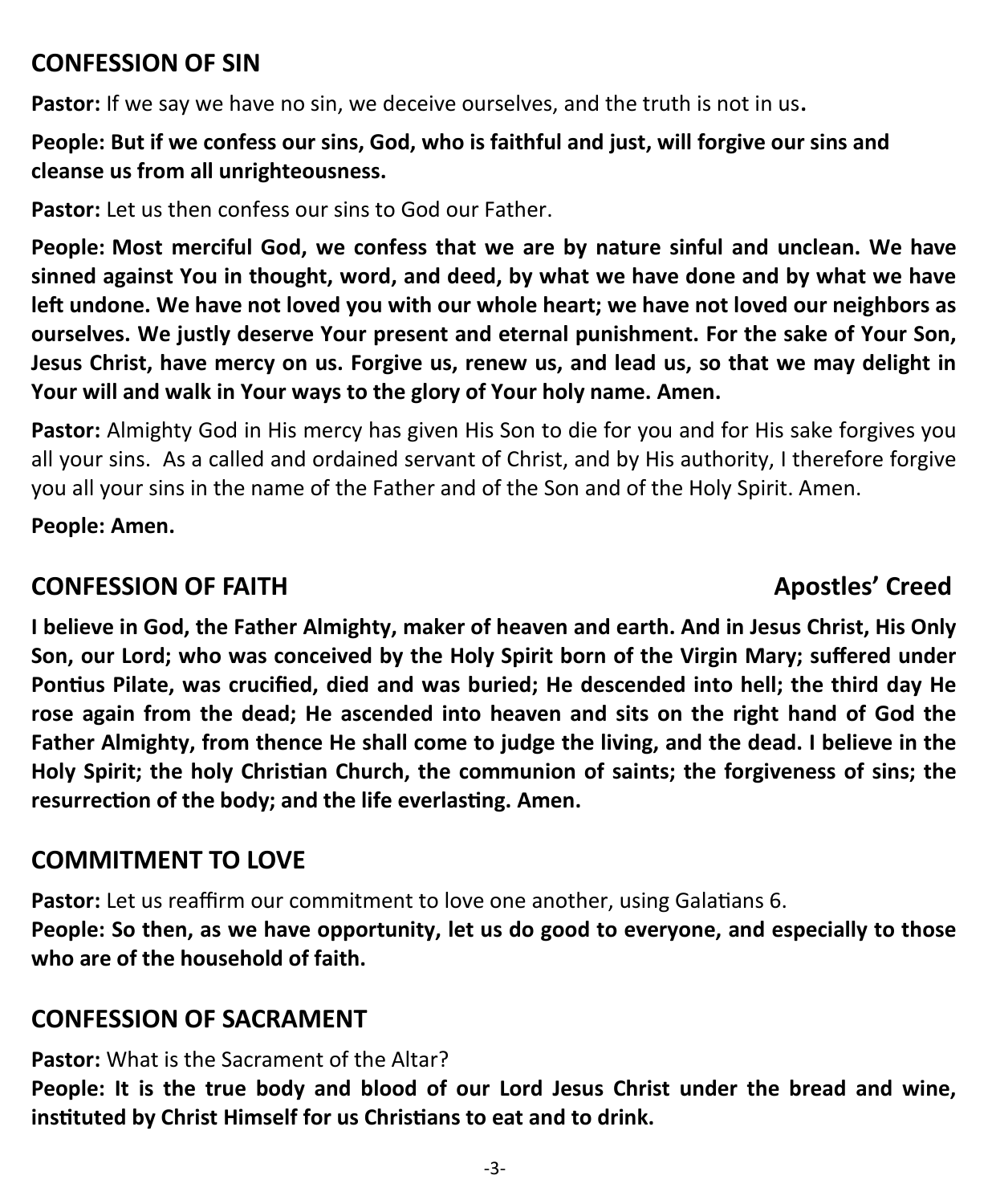*Offerings can be placed on a plate near the stairs or the back of the sanctuary.*

*Holy Communion, or the Lord's Supper, is celebrated today. Our Lord cautions us to be discerning before participating in the Supper (1 Cor. 11:28-30). For this reason, we ask all those communing here for the first time to speak with Pastor Aaron prior to communing. The Lord bids the baptized to come united in the following: in repentance for the forgiveness of sins (1 Cor. 11:23-25; Matt. 26:26-28), in confession of who Christ is and what Christ has done (1 Cor. 11:26), in faith and love with our fellow communicants (1 Cor. 11:20-22), and believing that Christ is bodily present in bread and wine (Matt. 26:26-28; 1 Cor. 11:27-29).*

## **COMMUNION DISTRIBUTION**

#### *ALWAYS*

My foes are many, they rise against me But I will hold my ground I will not fear the war, I will not fear the storm My help is on the way, my help is on the way

## *Chorus: Oh, my God, He will not delay My refuge and strength always I will not fear, His promise is true My God will come through always, always*

Troubles surround me, chaos abounding My soul will rest in You I will not fear the war, I will not fear the storm My help is on the way, my help is on the way

*(Chorus 2x)*

I lift my eyes up, my help comes from the Lord I lift my eyes up, my help comes from the Lord I lift my eyes up, my help comes from the Lord I lift my eyes up, my help comes from the Lord

*(Chorus 2x)*

I lift my eyes up, my help comes from the Lord I lift my eyes up, my help comes from the Lord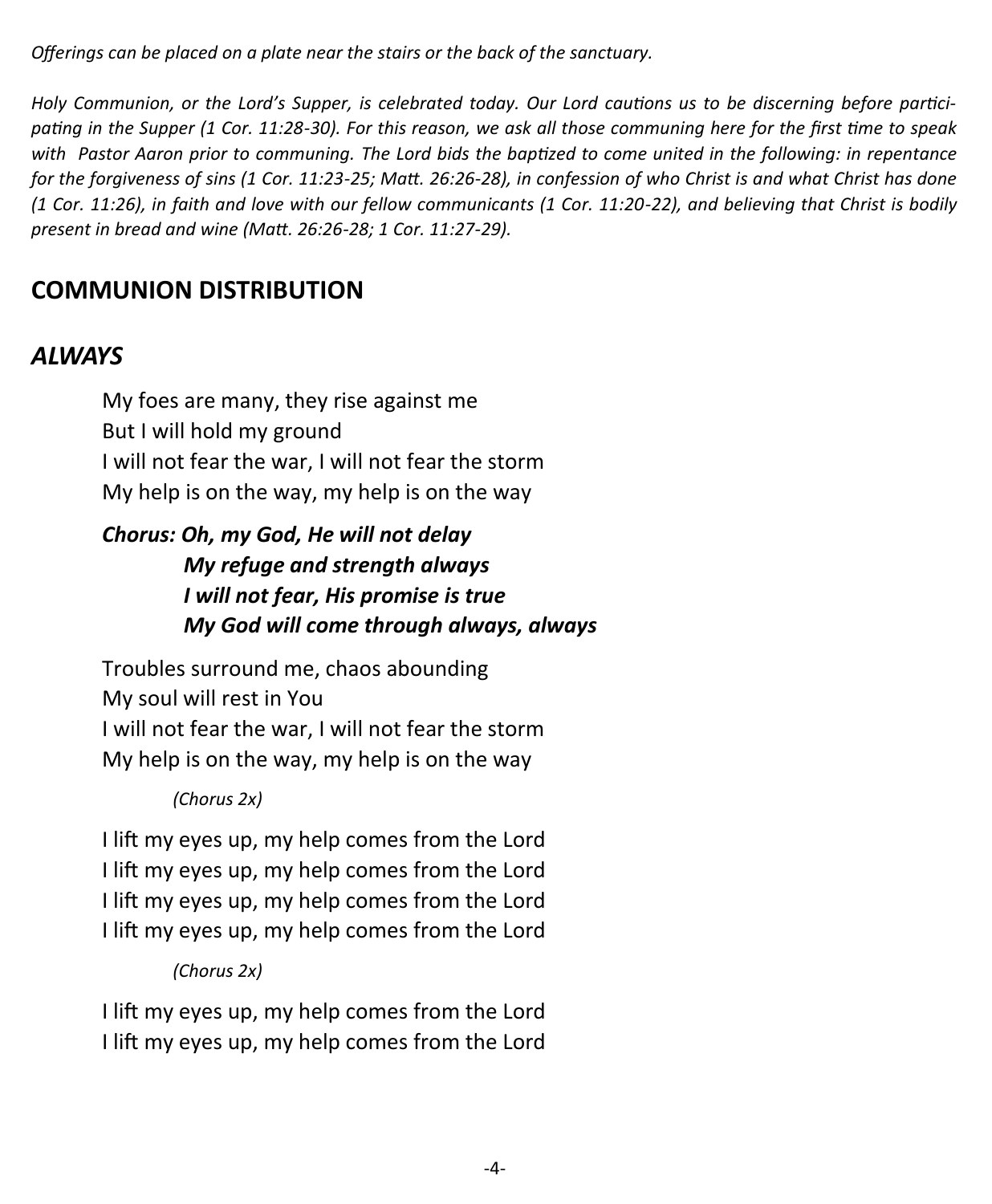## *GREATER THAN OUR HEARTS*

O let us by your cross abide, You, only You, resolved to know The Lamb for sinners crucified, A world to save from endless woe

*Chorus: You who are greater than our hearts, Come make Your faithful mercies known The mind of Christ to us impart, Your constant mind in us be shown*

Take us into your people's rest, And we from our own works shall cease With your meek Spirit arm our breast, And keep our minds in perfect peace

*(Chorus)*

Jesus, for this we calmly wait, Oh let our eyes behold You near Hurry to make our heaven complete, Appear our glorious God, appear

*(Chorus 2x)*

#### **PRAYERS**

## **SPECIAL PRAYER FOR YOUTH MISSION TRIP**

## **BENEDICTION**

Pastor: The Lord bless you and keep you. The Lord make His face shine upon you and be gracious to you. The Lord look upon you with favor and give you peace. **People: Amen.**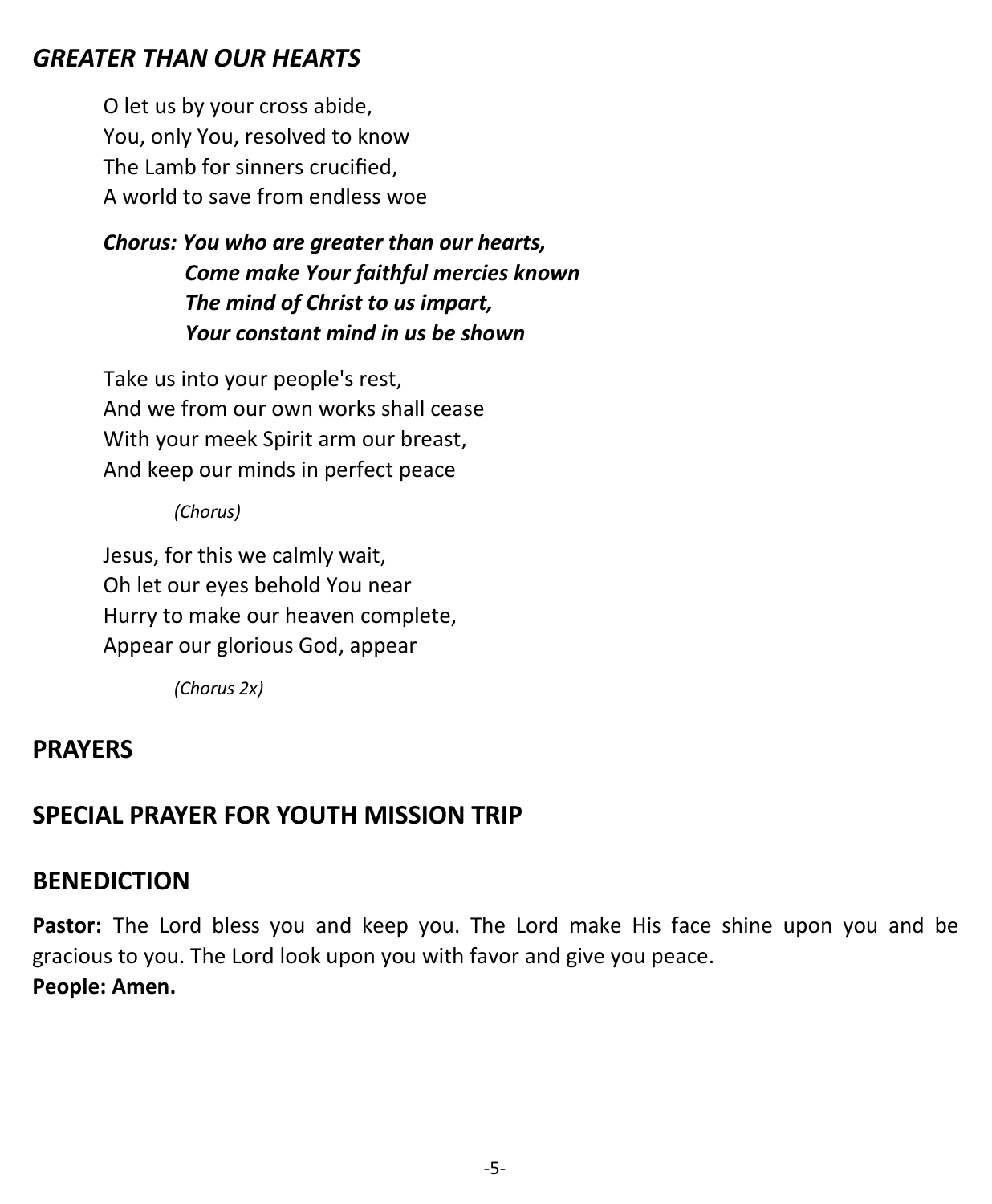### *ONLY KING FOREVER*

Our God and firm foundation Our Rock the only solid ground The nations rise and fall Kingdoms once strong now shaken We trust forever in Your name The name of Jesus We trust in the name of Jesus

## *Chorus 2x: You are the only King forever Almighty God we lift You higher You are the only King forever Forevermore You are victorious (2x)*

Unmatched in all Your wisdom In love and justice You will reign And ev'ry knee will bow We bring our expectations Our hope is anchored in Your name The name of Jesus Oh we trust the name of Jesus

*(Chorus x2)*

*Bridge x2: We lift our banner high We lift the name of Jesus From age to age You reign Your kingdom has no end*

*(Chorus 2x)*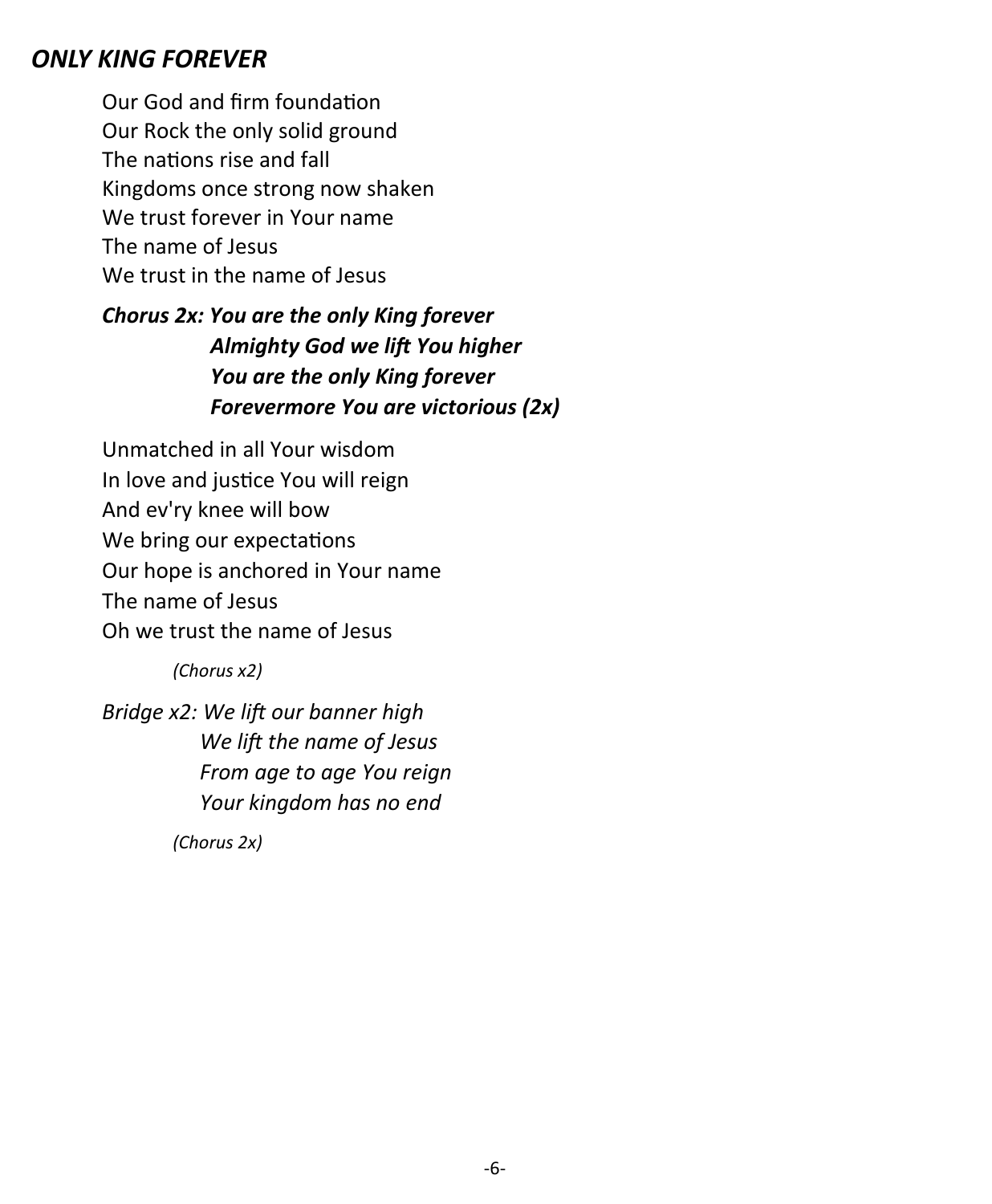#### **LCMS Response to War in Ukraine**

Read about it at LCMS.org/ukraine

#### **Grace Women's Book Club News**

We will be reading *Person of Interest: Why Jesus Still Matters in a World that Rejects the Bibl*e by J. Warner Wallace for the month of April. We will meet at 7:00pm at the home of Judi Anderson on Thursday, April 21st for discussion and dessert. 2817 Cantegra Glen, Escondido. (Gate Code #1532). Please confirm your attendance by calling or texting Judi at: 760-443-2278, or email: [heyjude6168@cox.net](mailto:heyjude6168@cox.net) Hope you can join us!

#### **Grace Publication and Property Requests**

Just a reminder for those of you that would like to submit information for Grace publications or if you hold a Bible Study at Grace and need to request a room. We have forms for each request available on our website under the Resource tab: gracelutheranescondido.org

Any questions can be directed to Vanessa at [vlippman@gracelcms.net.](mailto:vlippman@gracelcms.net) Or 760-745-0831 ext. 7114.

#### **Grace Christian Preschool Job Opportunity**

We are currently accepting resumes for energetic and experienced teachers and assistant teachers for our Infants-Pre-K Plus programs. We are looking for loving Christian teachers. Please find more information on our website About Us page for more information. https://graceschoolescondido.org/about-us/

#### **Rental Available**

A Grace Member has an apartment for rent near the church. If you know of anyone interested, or for more information, please call the church office: 760-745-0831.

#### **GOT SCRIP?**

Stop by the Narthex before you leave today and pick up your grocery, Home Depot or Starbucks scrip! Grace thanks you for your support!

#### **Lent Services**

Community Lutheran Church:

- **Escondido Campus: Wednesdays, March 9 April 6<sup>th</sup> at 7:00pm with a soup supper from 5:30-6:30.**
- San Marcos Campus Lenten Study: Tuesdays, March 8 April  $5<sup>th</sup>$  at 7:00pm with a soup supper from 6:30-7:00pm.

Gloria Dei Lutheran Church:

- Lenten Divine Service Wednesdays at noon (in person)
- Lenten service Wednesdays at 7:00pm (in person and Zoom)

## **Holy Week Worship Times**

Maundy Thursday - 7:00pm Good Friday - 7:00pm Easter Sunday - 7:30am and 9:00am